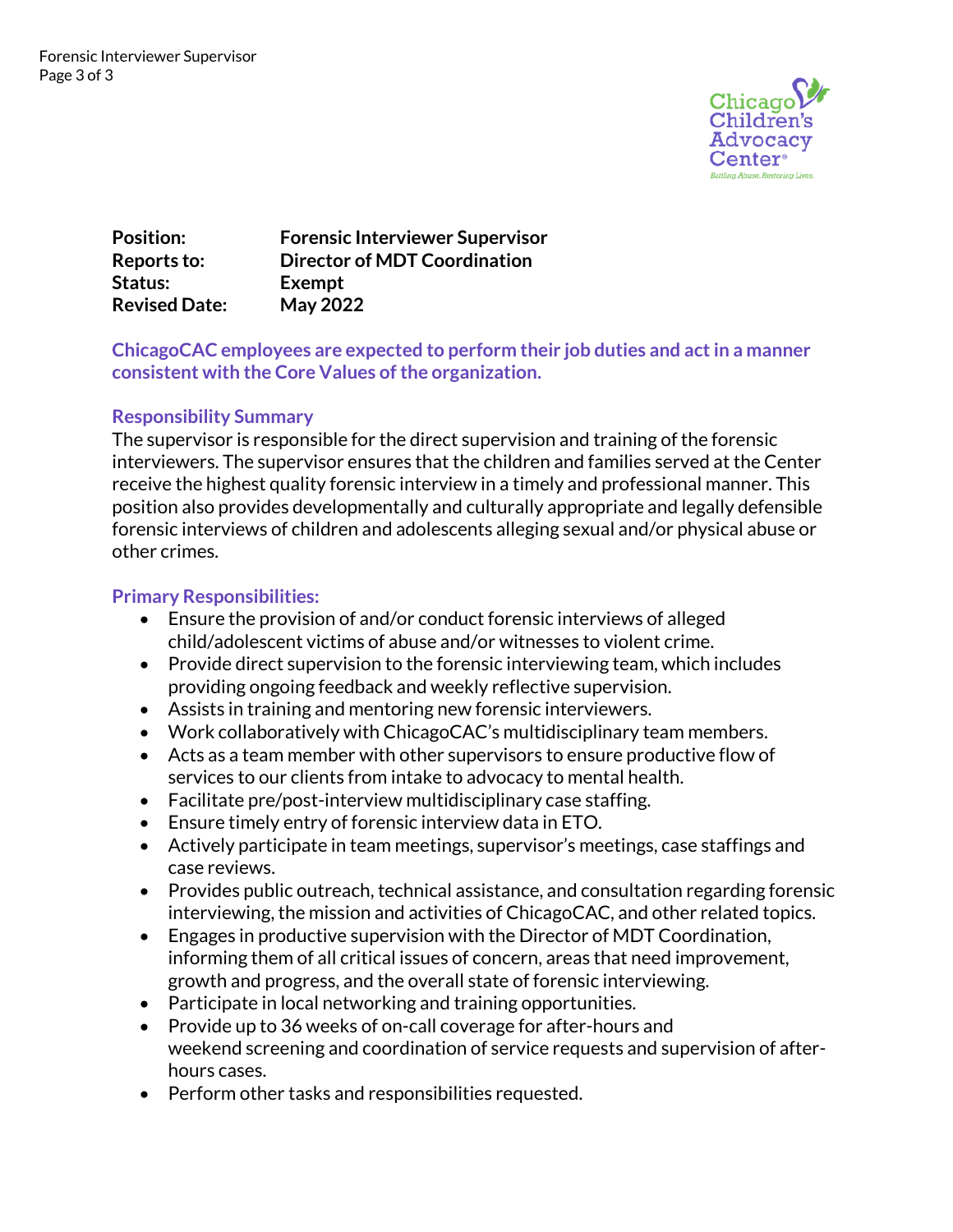Forensic Interviewer Supervisor Page 2 of 3

#### **Discretion**

The Forensic Interviewer Supervisor has mid-level range of discretion and independent decision-making.

#### **Supervisory Responsibilities**

The Forensic Interviewer Supervisor is responsible for direct supervision of the Forensic Interviewers.

Supervisory staff are expected to participate either as a volunteer or paid attendee at organization fundraisers (including but not limited to: Luminary Award Dinner, Brew & 'Que, Night of Heroes, etc.) Supervisory staff are also expected to participate in ChicagoCAC sponsored client/staff/community events (including but not limited to: Child Abuse Prevention Month Activities, Back to School Backpack Drive, Kid's Holiday Party, Spirit Squad Events, etc**.**) It is expected that our supervisory staff participate in as many of these events as possible.

### **Relationships**

The Forensic Interviewer Supervisor works closely with Director of MDT Coordination, Intake team, Advocacy team, and MDT staff.

### **Qualifications**

Minimum requirement of Master's Degree in Social Work, Psychology, Counseling or related field. Must have at least 5 years' experience in the field of working with sexually abused children. Must be a certified forensic interviewer who has conducted a minimum of 500 interviews. Ideal candidate will have supervisory experience, a history of working within a multidisciplinary team, and have experience within the criminal justice and/or child welfare system. Strong organizational, team building, problem-solving, written, and oral communication skills required. Ability to multi-task and work effectively in a multidisciplinary team setting is required.

### **Priority consideration will be given to candidates who are bilingual (Spanish/English) Salary range is \$65,000 – 70,000 based on qualifications and language skills**

#### **In addition to making a significant impact on children's and families' lives, ChicagoCAC offers amazing benefits for our staff, which include:**

- Free employee-only BCBS HMO healthcare coverage with an opportunity to upgrade to BCBS PPO or HSA plans and add family members to plans. \*
- Free life insurance at 2x your salary up to a maximum of \$200,000.  $^*$
- Additional pay of 10% of your salary up to \$7,500 per year (available after 6 months of employment) to use towards a menu of benefits such as: additional health benefits, dental, vision, long-term disability short-term disability, 401K plan, a Roth option, legal coverage, dependent care, flexible spending, and taxable spending. \*
- Taxable spending may be used for health club membership, fitness activities, tuition reimbursement, student loan repayment, among other options. \*